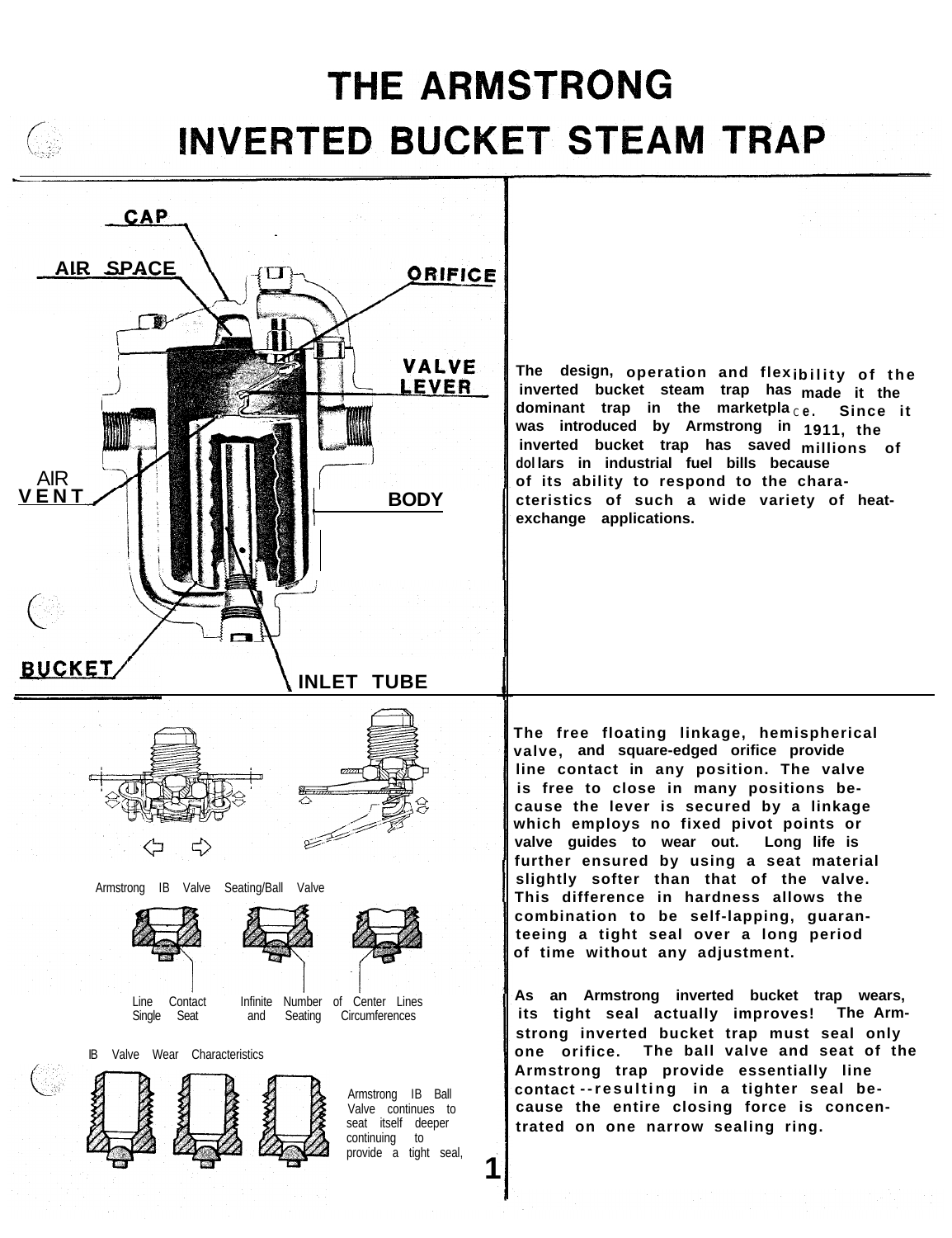#### **OPERATION AT PRESSURES CLOSE TO MAXIMUM**

KEY **a** Steam **Condensate** 



# **START UP**

**Air** S flashing Condensate **Superified Steam trap is installed in drain line between steam heated unit and condensate return header. At this point, bucket is down and valve is wide open. As initial flood of condensate enters the trap and flows under bottom edge of bucket, it fills trap body and completely submerges bucket. Condensate then discharges through wide open valve to return header.**

> **On start-up, condensate fills the trap body and the weight of the bucket holds the valve fully open, providing full-capacity drainage of large start-up loads.**

**Steam also enters trap under bottom of bucket, where it rises and collects at top, impart i ng buoyancy. Bucket then rises and lifts valve toward its seat until valve is snapped tightly shut by the pressure differential. Air and carbon dioxide cont inual ly pass through bucket vent and collect at top of trap. Any steam passing through vent is condensed by radiation from trap. Noncondensibles are vented promptly at steam temperature.**

**Steam flow through the bucket vent is limited by the vent size and low differential pressure created between the height of the steam beneath the bucket, and the level of the water seal above it. All steam passing through the vent is condensed, and discharged as a liquid. This prevents live steam loss and the single-phase flow lengthens the service life of the discharge orifice.**



2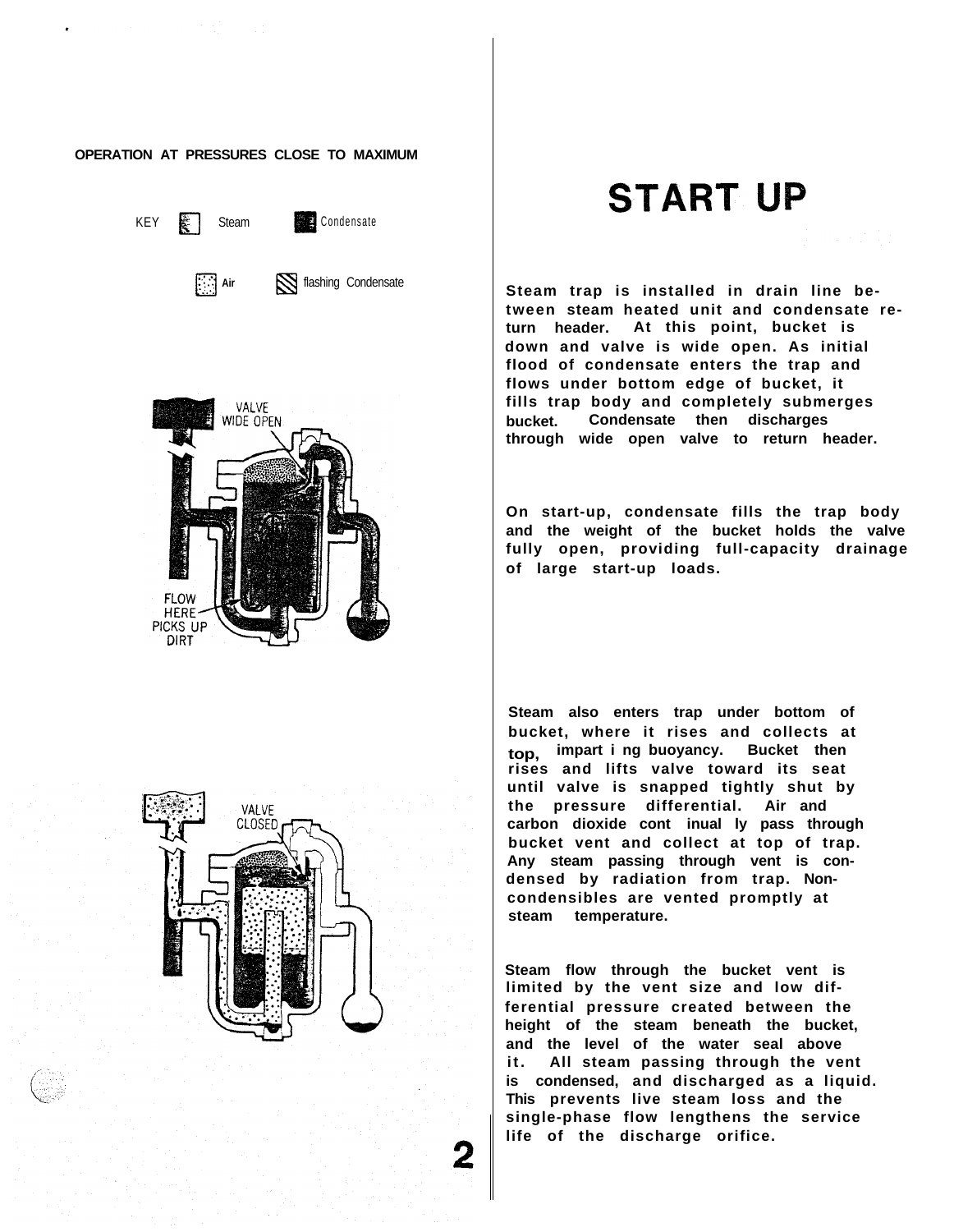## **CLOSED**

**When entering condensate brings the condensate level slightly above the neutral line the bucket exerts a slight pull on the lever. The valve does not open, however, until the condensate level rises to the opening line for the existing pressure differential between the steam and the condensate return header.**

**Condensate, at steam temperature, enters the trap continuously, even when the valve is closed. This continuous drainage keeps the lines and system ahead of the trap free of condensate, eliminating the hazards of water hammer, freezing and corrosion, and the loss of heat exchange efficiency which can result from flooded lines and heat exchange surfaces.**

## **OPENING**

**When the condensate level reaches opening line, the weight of the bucket, times leverage, exceeds the pressure holding valve to its seat. Bucket then sinks and opens trap valve. Any accumulated air is discharged first followed by condensate. Discharge continues until more steam floats bucket at which time cycle begins to repeat.**

**With the orifice located at the top, dirt, scale and other matter settling to the bottom of the trap will not plug the discharge port. The intermittent discharge of an IB trap creates a self-scrubbing effect at the bottom of the trap. Dirt particles, smaller than the orifice diameter are flushed from the system. All of these advantages combine to allow usage of the IB without a strainer in relatively clean systems.**

**Because pressure inside the bucket equals Pressure outside the bucket, sudden pressure changes and water hammer...which tend to crush ball floats & thermo-bellows devices... will not damage Armstrong's open float, inverted bucket design.**



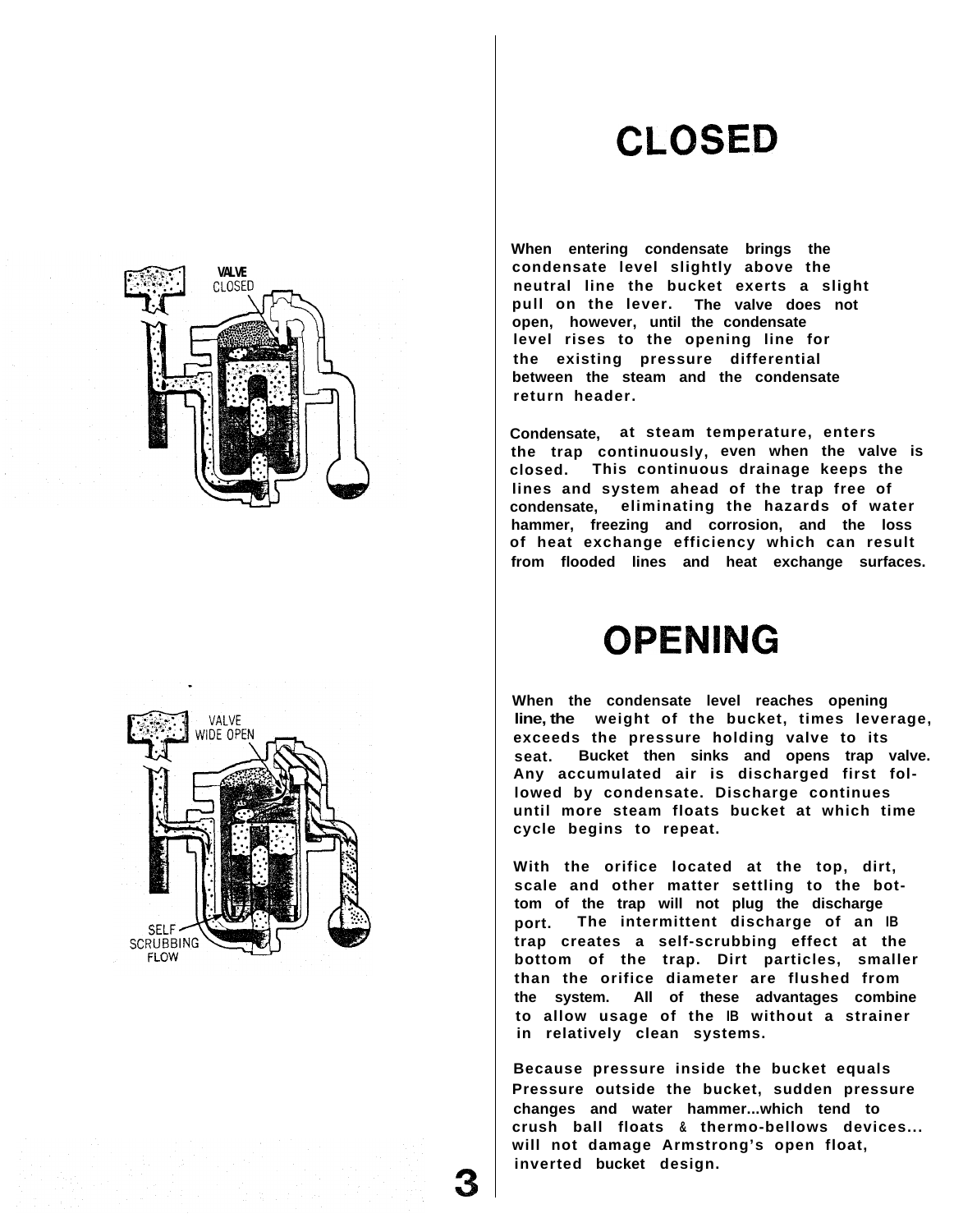#### **Low Pressure Continuously Modulating Mode of Operation**

**Today's energy consciousness suggests the use of inverted bucket traps in all applications to take advantage of their unique combination of energy efficiency and long life. In order to minimize the number of different trap and orifice size combinations used in plants with multiple pressure levels in steam main drain and steam tracing applications, the orifice size for the highest pressure is applied to all pressure ranges. When orifices suited for high pressures are used at low pressures, the "normal" mode of operation will not be an intermittent discharge. The discharge will appear to be continuous.**

**<sup>A</sup> S/64" orifice in an 1811 suitable for operation at a maximum pressure differential of 400 psi will require a force of 30.4 oz. to open the valve. A high 1 eve1 of water under the bucket is required to provide sufficient force. The same or if ice used at 80 psig requires only 6.08 oz. to open the valve. Only l/5 as much force is required so only l/5 as much bucket length must be filled with water. A much lower water level is adequate to provide the necessary force.**

**The weight of the bucket times the lever arm ratio supplies the valve opening force. At <sup>80</sup> psi dif- ferent ial, an 0.32 oz. pull by the bucket is required to open the valve. This amount of water must be removed from under the bucket with each discharge for intermittent operation. If 200#/hr. or 0.9 oz/sec of condensate load is present, the cycle rate of the trap must be 3cps. Obviously, a 3.29 oz. bucket submerged in water cannot move this rapidly so the bucket merely positions the valve to provide the continuously modulating flow.**



**"'I . .**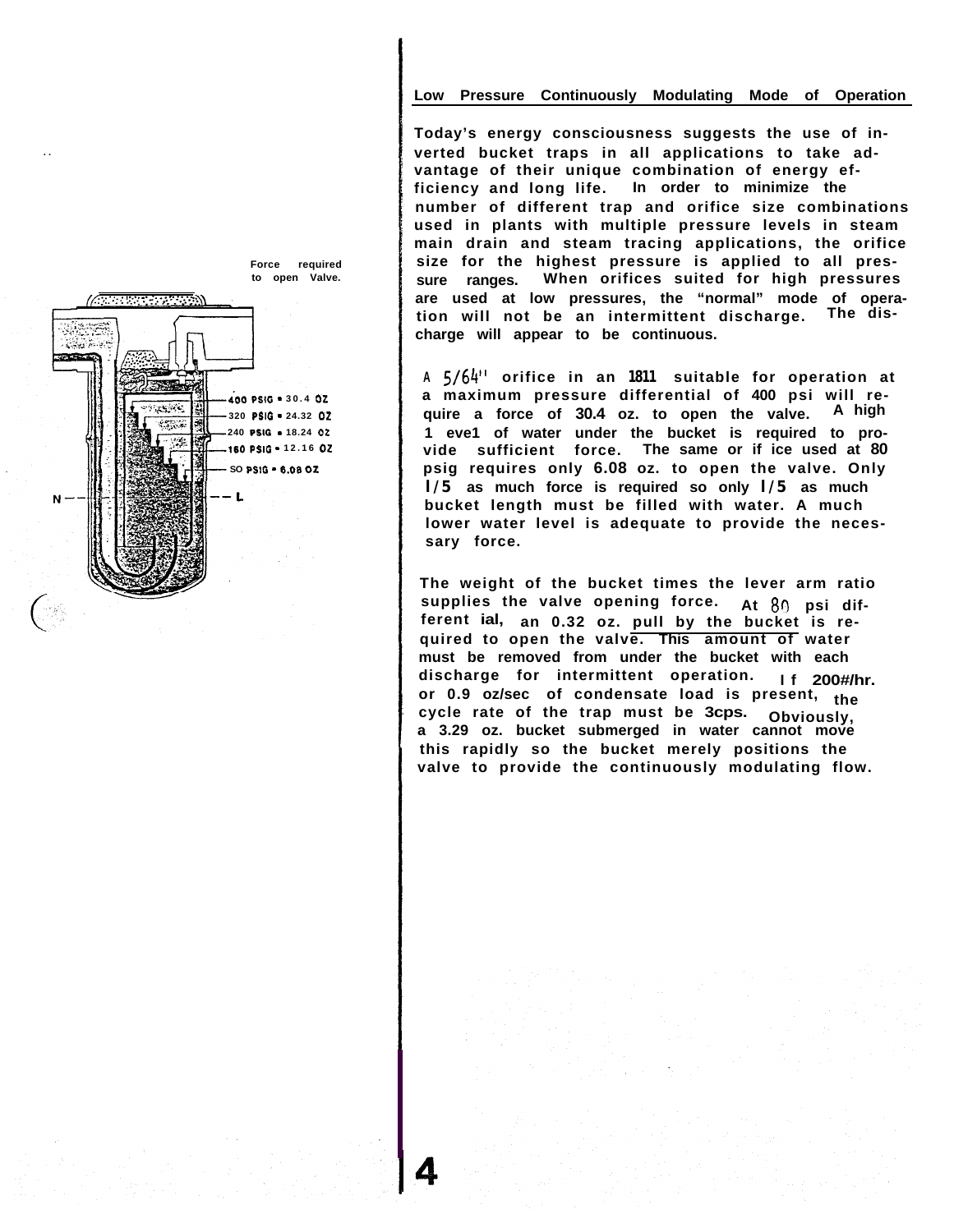

 $P_1 A_0 L_2 > P_2 A_0 L_2$  +  $F_3 L_1$  - CLOSED  $P_1$  A,  $L_2 = P_2$  A<sub>0</sub>  $L_2 + F_3$   $L_1$   $\longrightarrow$  BALANCED



#### Low Load Continuously Modulating Mode of Operation

**The same operating mode is exhibited in inverted bucket traps which are used in extremely low condensate load applications even if the orifice is closely matched to the pressure differential.**

**When the valve in an inverted bucket trap is closed** the bucket weight, **F<sub>B</sub>** is low and the forces at**tempting to hold the valve closed exceed those trying to open it. As the condensate level under the bucket rises, the net buoyancy of the bucket decreases until the opening forces balance and begin to exceed the closing forces. At this point the valve begins to crack open, a small flow of condensate starts through the cracked valve and water flows from under the bucket.**

**If the condensate flow into the trap is large enough relative to the instantaneous flow rate out through the cracked open valve, the water level under the bucket rises fast enough to reduce bucket boayancy sufficiently so that the opening force grows to overcome the closing force permitting the valve to be pulled fully open.**

**If the condensate flow into the trap is small enough relative to the instantaneous flow rate out through the cracked open valve, water level under the bucket does not increase rapidly enough to reduce bucket buoyancy sufficiently and the closing force snaps the valve closed. This partially opening-instantly closing mode of operation then continues at a relatively rapid cycle rate which gives the appearance of continuous flow.**

**Regardless of the mode, it is the ever-present water seal, rather than the valve, which prevents live steam loss.**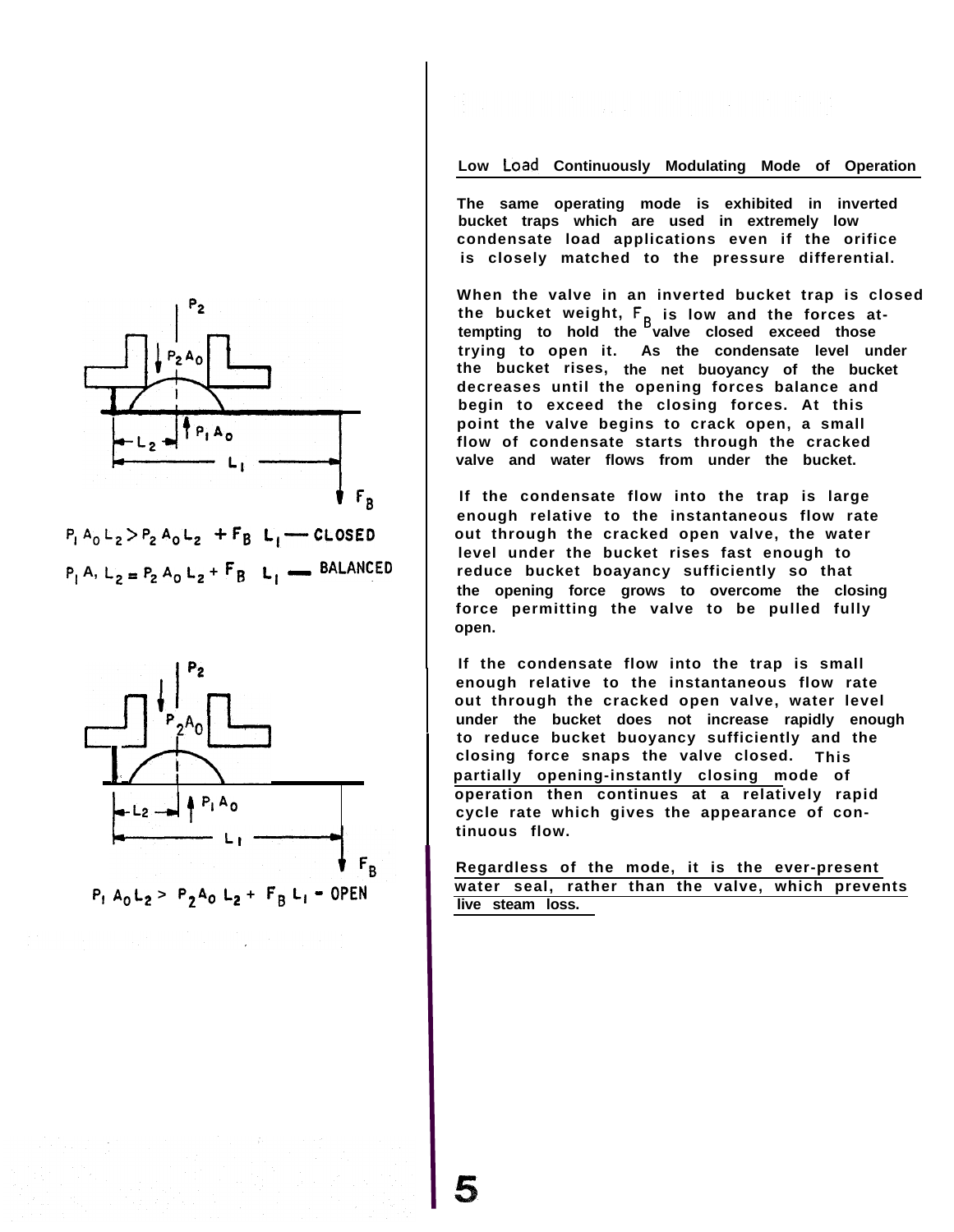# **PRIMING**



Once the condensate level in the trap seals the bottom of the bucket when it is in the up position, the inverted-bucket is "primed" and cannot pass live steam to the valve. The water level outside the bucket rises until it forms a water seal above the bucket. The inverted bucket trap will retain its prime throughout the operating cycle unless subjected to a pressure drop so sudden and severe as to let the prime re-evaporate. Since this boiling-away takes several minutes, determined by the amount of pressure change, the reduced pressure must go unaltered for an extended period of time. Loss of prime can be identified by a violent rattling of the bucket inside the trap. Regaining prime can be accomplished, even on light loads, simply by closing a valve ahead of the trap, permitting the accumulation of condensate, then slowly opening the valve, allowing the condensate to enter the trap.



VALVE CI OSED

> It must be stressed that all traps, regardless of type, use a small amount of steam through heat radiation from the body surface. For every 1000 B.T.U.'s radiated, approximately one pound of steam is condensed. This is not to be confused with live steam loss.

Heat Loss =  $(f)$  A, x  $\Delta t$ A,= Surface Area of trap = (f) A, x  $(T_1 - T_2)$  $T_1^2$  Temperature of condensate Tz= Ambient Temperature

I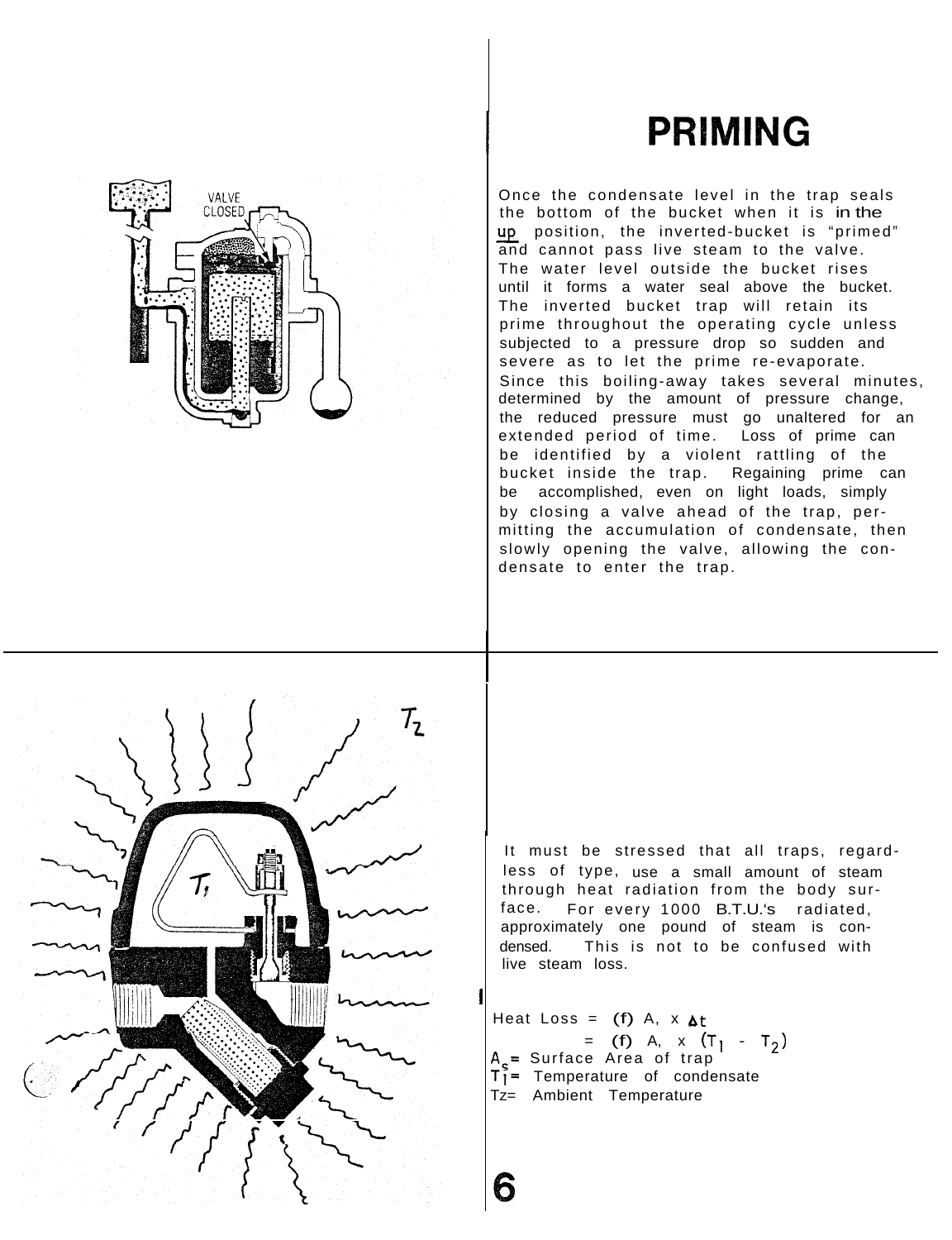## **ARMSTRONG CAST IRON INVERTED BUCKET TRAPS FOR GENERAL SERVICE for pressures to 250 psig . . . capacities to 20,000 Ibs/hr**









Side inlet, side outlet traps. Cap and mechanism can be removed without disturbing pipe connections.

Side inlet, side outlet traps with integral strainers. This type costs less than standard trap plus standard strainer. Saves fittings.

 $7577$ 





Bottom inlet, top outlet traps. Cap and mechanism can be removed without taking body from the line.

### **FORGED STEEL TRAPS FOR HIGH PRESSURE SERVICE**



No. 312-416 forged steel traps. **7**



This allows combinations to be chosen to give lowest steam use, lowest maintenance, and longest life, while minimizing purchase and installation costs.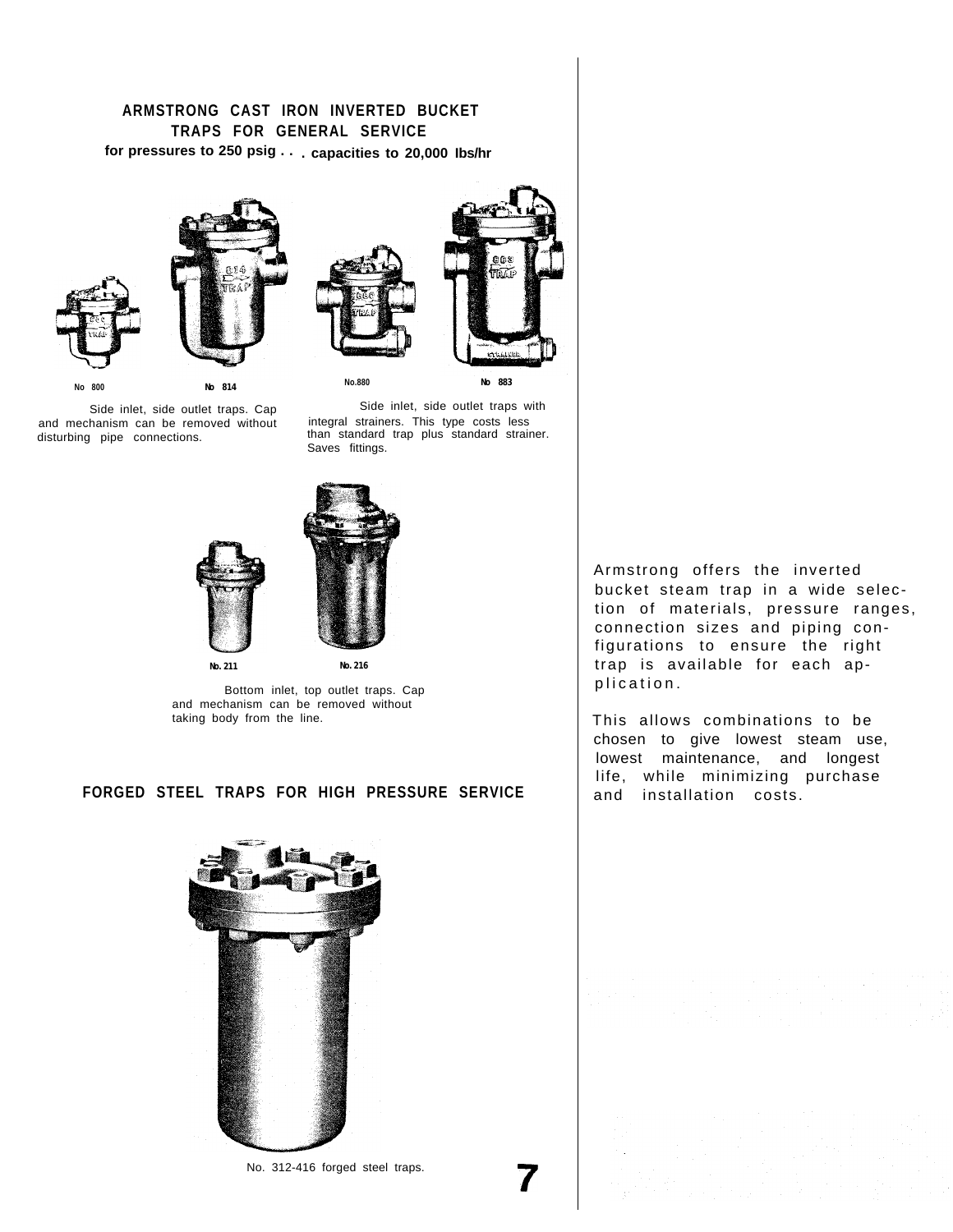### **SERIES TEN-TEN STAINLESS STEEL TRAPS for pressures to 450 psig . . . and capacities to 4400 Ibs/hr**



**SERIES EIGHTEEN TEN STAINLESS STEEL TRAPS for pressures to 400 psig . . . and capacities to 1000 Ibs/hr**



**are low cost, all-welded traps which require no maintenance during their long service life. The thin-wall construction can expand to withstand freezing and they are so lightweight that, generally, the piping can support the weight of the trap. Horizontal and vertical piping can be accomodated with side-inlet/opposite side-outlet connections, bottom in/ top out, and top in/bottom out. The 2011, Armstrong's newest I.B. trap can be piped in any configuration, and can be renewed in-line.**

**The stainless steel inverted buckets**

**For pressures to 400 psig and capacities to 900 IbsJhr.**